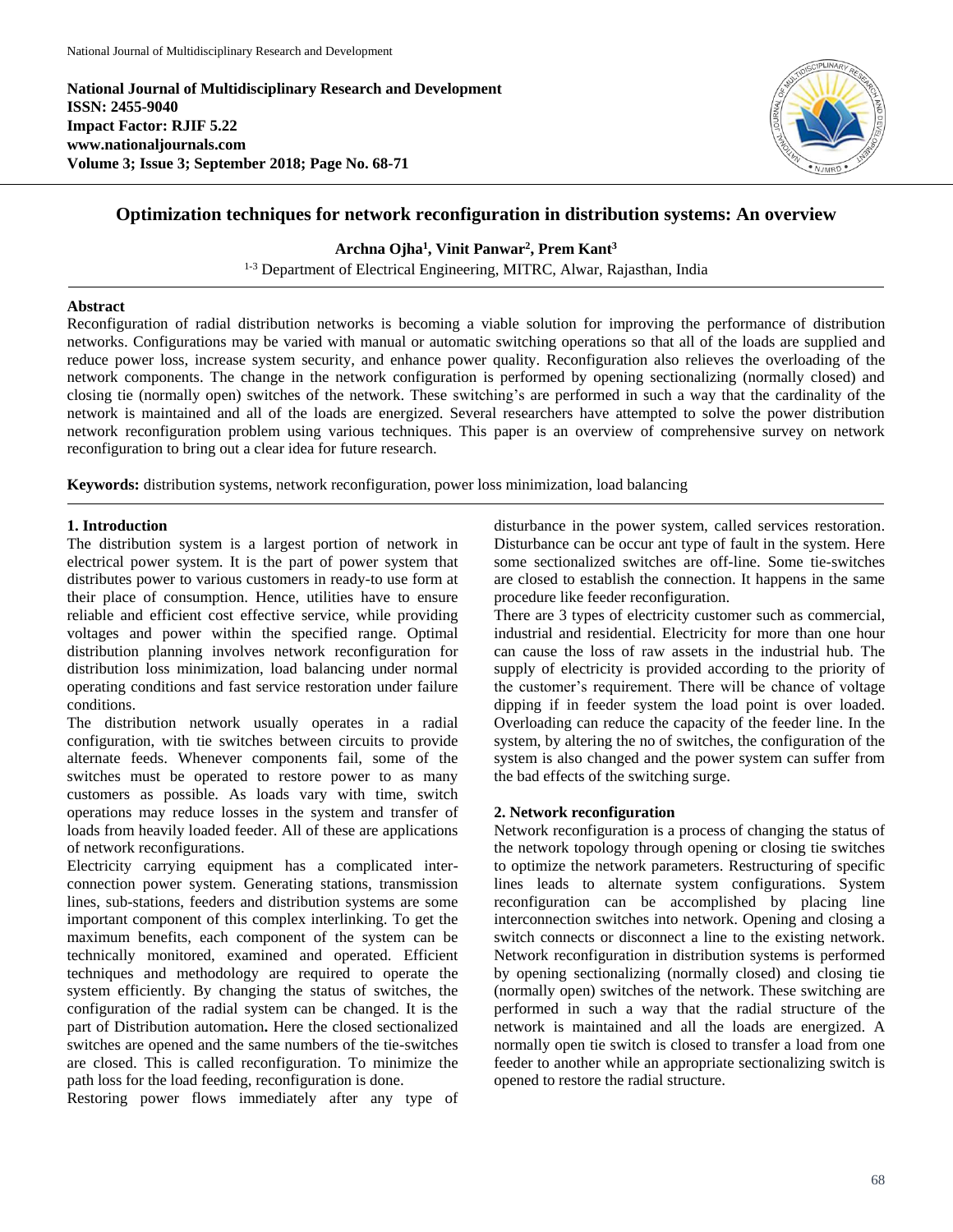

**Fig 1:** Structure of power systems

During reconfiguration of the network, the tie switch has to be closed and on the other hand, the sectionalizing switch has to be opened in the loop created, which restores radial configuration. The switch pairs are chosen through heuristics and approximate formulas for the change in losses. Branch exchange process is repeatedly applied till no more loss reductions are available. A radial distribution network can be represented by several loops. This is because, when it is connected, one tie-line makes one loop. The number of loops is equal to the number of tie-lines.

The benefits of feeder reconfiguration include:

- 1. Restoring power to any outage partitions of a feeder
- 2. Relieving overloads on feeders by shifting the load in real time to adjacent feeders.

# **3. Techniques for loss reduction**

#### **3.1 Particle Swarm Optimization (PSO)**

Particle swarm optimization (PSO) is a population based stochastic optimization technique developed by Dr. Eberhart and Dr. Kennedy in 1995, inspired by social behavior of bird flocking or fish schooling. PSO shares many similarities with evolutionary computation techniques such as Genetic Algorithms (GA). However, unlike GA, PSO has no evolution operators such as crossover and mutation [1] .

Particle Swarm Optimization (PSO) is basically a computational method that optimizes a problem by iteratively trying to improve a candidate solution with regard to a given measure of quality. It solves a problem by having a population of candidate solutions (particles), and moving these particles around in the search-space according to simple mathematical formulae over the particle's position and velocity. Each particle's movement is influenced by its local best known position, but is also guided toward the best known positions in the search-space, which are updated as better positions found by other particles. This is expected to move the swarm toward the best solutions <sup>[2]</sup>. A basic variant of the PSO algorithm works by having a population (called a swarm) of candidate solutions (called particles). These particles are moved around in the search-space according to a few simple formulae. The movements of the particles are guided by their own best known position in the search-space as well as the entire swarm's best known position. When improved positions are being discovered these will then come to guide the movements

of the swarm. The process is repeated and by doing so it is hoped, but not guaranteed, that a satisfactory solution will eventually be discovered [2].



**Fig 2:** Flow Chart of Particle Swarm Optimization

In general the PSO steps can be summaries as follows:

- 1. Initialization bus data and line data.
- 2. Calculate power loss
- 3. Find Pbest and Gbest for all switches.
- 4. Find new velocity and new position
- 5. Repeat step (ii)

#### **3.2 Gravitational Search Algorithm**

GSA was introduced by Rashedi in 2009 and is intended to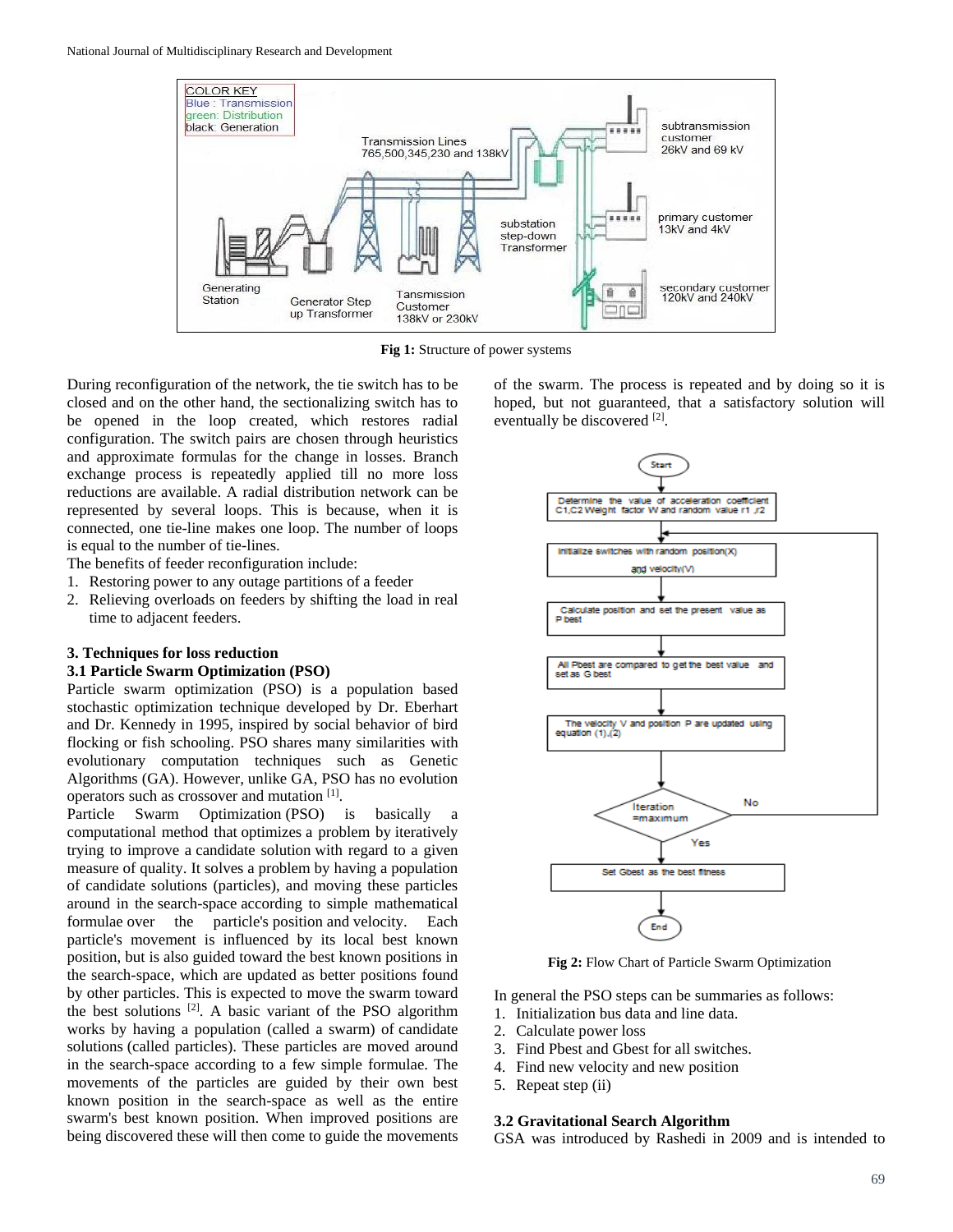solve optimization problems. The population-based heuristic algorithm is based on the law of gravity and mass interactions. The algorithm is comprised of collection of searcher agents that interact with each other through the gravity force. The agents are considered as objects and their performance is measured by their masses. The gravity force causes a global movement where all objects move towards other objects with heavier masses. The slow movement of heavier masses guarantees the exploitation step of the algorithm and corresponds to good solutions. The masses are actually obeying the law of gravity as shown in Equation (1) and the law of motion in Equation (2).

$$
F = G (M1M2 / R2)
$$
  
\n
$$
a = F/M
$$
 (2)

Where

 $F =$  magnitude of the gravitational force,

 $G =$  gravitational constant,

 $M1$ ,  $M2$  = mass of the first and second objects and

 $R =$  distance between the two objects.

Equation (1) shows that in the Newton law of gravity, the gravitational force between two objects is directly proportional to the product of their masses and inversely proportional to the square of the distance between the objects. While for Equation (2), Newton's second law shows that when a force, F, is applied to an object, its acceleration a, depends on the force and its mass, M.

In GSA, the agent has four parameters which are position, inertial mass, active gravitational mass, and passive gravitational mass. The position of the mass represents the solution of the problem, where the gravitational and inertial masses are determined using a fitness function. The algorithm is navigated by adjusting the gravitational and inertia masses, whereas each mass presents a solution. Masses are attracted by the heaviest mass. Hence, the heaviest mass presents an optimum solution in the search space [5].

#### **3.3 Ant Colony Optimization (ACO) algorithm**

The ant colony optimization algorithm (ACO) is a probabilistic technique for solving computational problems which can be reduced to finding good paths through graphs. Artificial Ants stand for multi-agent methods inspired by the behavior of real ants. The pheromone-based communication of biological ants is often the predominant paradigm used.[2] Combinations of Artificial Ants and local search algorithms have become a method of choice for numerous optimization tasks involving some sort of graph, e.g., vehicle routing and internet routing. The burgeoning activity in this field has led to conferences dedicated solely to Artificial Ants, and to numerous commercial applications by specialized companies such as Ant Optima<sup>[6]</sup>.

As an example, Ant colony optimization  $[3]$  is a class of optimization algorithms modeled on the actions of an ant colony. Artificial 'ants' (e.g. simulation agents) locate optimal solutions by moving through a parameter space representing all possible solutions. Real ants lay down pheromones directing each other to resources while exploring their environment. The simulated 'ants' similarly record their positions and the quality of their solutions, so that in later simulation iterations more ants locate better solutions.<sup>[4]</sup> One variation on this approach is the bees algorithm, which is more analogous to the foraging patterns of the honey bee, another social insect.

This algorithm is a member of the ant colony algorithms family, in swarm intelligence methods, and it constitutes some metaheuristic optimizations. Initially proposed by Marco Dorigo in 1992 in his PhD thesis  $[5, 6]$  the first algorithm was aiming to search for an optimal path in a graph, based on the behavior of ants seeking a path between their colony and a source of food. The original idea has since diversified to solve a wider class of numerical problems, and as a result, several problems have emerged, drawing on various aspects of the behavior of ants. From a broader perspective, ACO performs a model-based search [7] and shares some similarities with estimation of distribution algorithms<sup>[7]</sup>.



**Fig 3:** Representation of ant colony method

#### **3.4 Genetic algorithm**

Genetic Algorithm has been used extensively "as a powerful tool to solve various optimization problems such as integer nonlinear problems  $(INLP)^{n[3]}$ . "GA is one of the metaheuristics that has been frequently utilized to find nearoptimum solutions of many combinational problems" [4]. In a genetic algorithm, a population of candidate solutions (called individuals, creatures, or phenotypes) to an optimization problem is evolved toward better solutions. Each candidate solution has a set of properties (its chromosomes or genotype) which can be mutated and altered; traditionally, solutions are represented in binary as strings of 0s and 1s, but other encodings are also possible [8].

The evolution usually starts from a population of randomly generated individuals, and is an iterative process, with the population in each iteration called a *generation*. In each generation, the fitness of every individual in the population is evaluated; the fitness is usually the value of the objective function in the optimization problem being solved. The more fit individuals are stochastically selected from the current population, and each individual's genome is modified